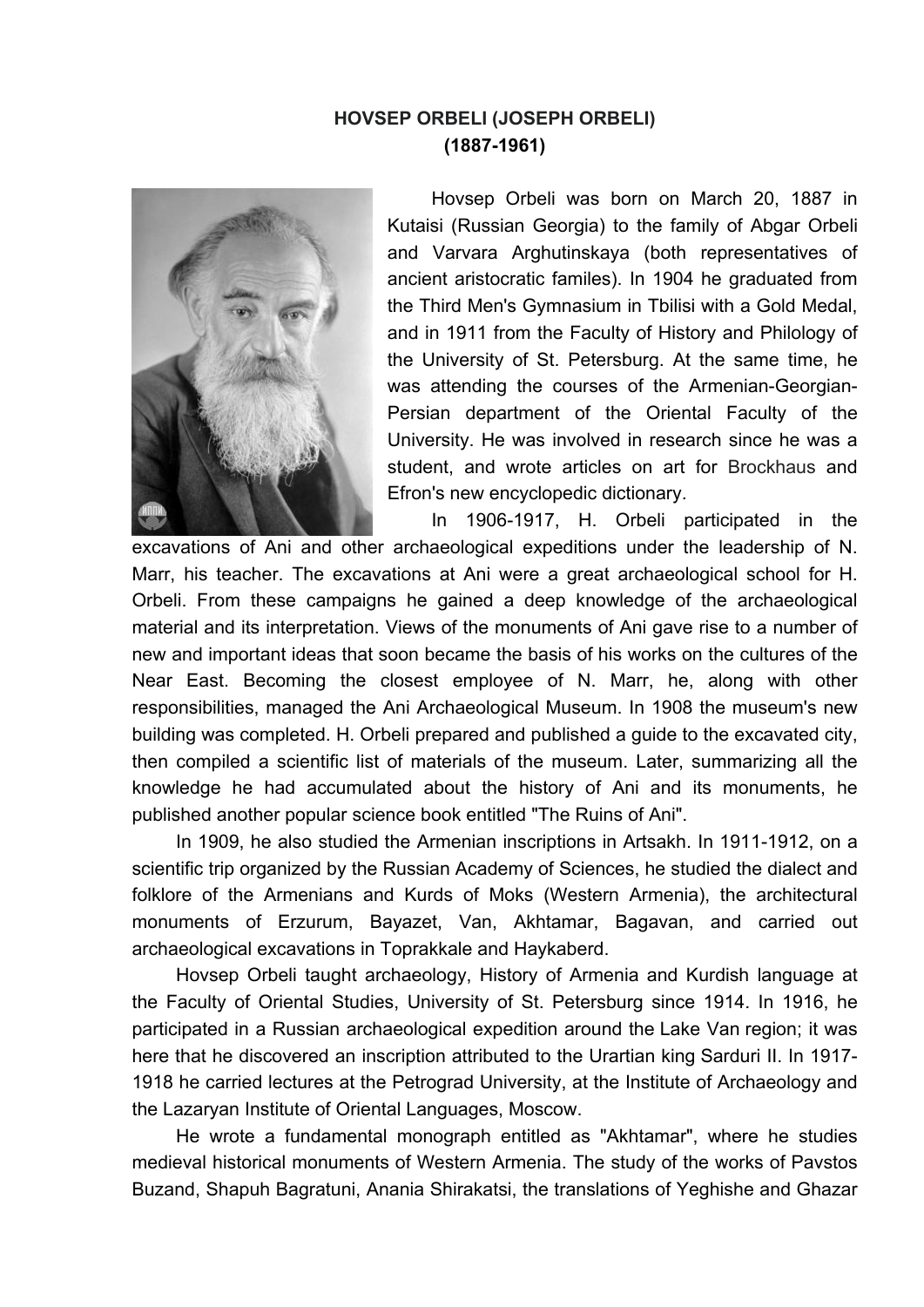Parpetsi's works, as well as the "Fables of Medieval Armenia" are also connected with his name.

In 1919 H. Orbeli was awarded the title of Professor.

He was also the Head of the Chairs of the History of Armenian-Georgian philology (1925-1929), History of Material Culture (1929-1931) and History of the Near East (1956-1961).

The best pages of his biography are related to the Hermitage. In 1920-1951 H.Orbeli worked at the State Hermitage, first as a museum keeper, then as the founder and head of the Eastern Department, and from 1934 as the director of the Hermitage (1934-1951).

In 1934, as a member of the Soviet delegation, he went to Iran for the Ferdowsi millennial celebrations and visited the cities of Tehran and Mashhad.

In addition to administrative work, he continued his scientific activities. In 1936 H. Orbeli studied the pagan temple of Garni, explored the monuments of Armenia - Ptghni, Ashtarak and Amberd.

During the World War II, he personally supervised the evacuation of the Hermitage's treasures and their reversion after the war. During his free time, he read lectures for Soviet soldiers on the front. In 1946, during the Nuremberg Trials, H. Orbeli spoke as a witness.

He was also the director of the Institute of the History of Material Culture of the USSR Academy of Sciences (1937-1939), a senior researcher at the Institute of Linguistics (1953-1956). In 1956, he founded the Leningrad branch of the Institute of Oriental Studies of the USSR Academy of Sciences and headed it for the rest of his life.

H.Orbeli was a member of the USSR Academy of Sciences (he was elected Corresponding Member in 1924 and member of the Academy in 1935). In 1938 H. Orbeli was elected President of the Armenian Branch of the USSR Academy of Sciences (1938-1943). Despite the war, on November 29, 1943 he was unanimously elected the first president of the Academy of Sciences of Soviet Armenia (1943-1947). At the same time, he headed the Institute of History of the Armenian Academy of Sciences (1943-1947).

While still working in Leningrad, he took special care of Armenian students and graduate students, and in fact educated an entire generation. H. Orbeli was an unusually bright personality, a unique orator, a brilliant scholar dedicated to his work. He served science for more than half a century.

H.Orbeli also organized exhibitions on significant anniversaries: the millennium of the birth of Ferdowsi, the classic of Persian poetry, the  $150<sup>th</sup>$  anniversary of Alexander Pushkin, the 750<sup>th</sup> anniversary of Shota Rustaveli's "Vagrenavor ("The Knight in the Panther's Skin")" and the millennium of the Armenian heroic epic David of Sassoon.

H. Orbeli also made a significant contribution to the study and publication of Armenian lithography, Armenian dialectology, and Kurdish lexicography. Orbeli stood out not only in the 20<sup>th</sup> century Soviet Union, not only in Oriental studies, but also in